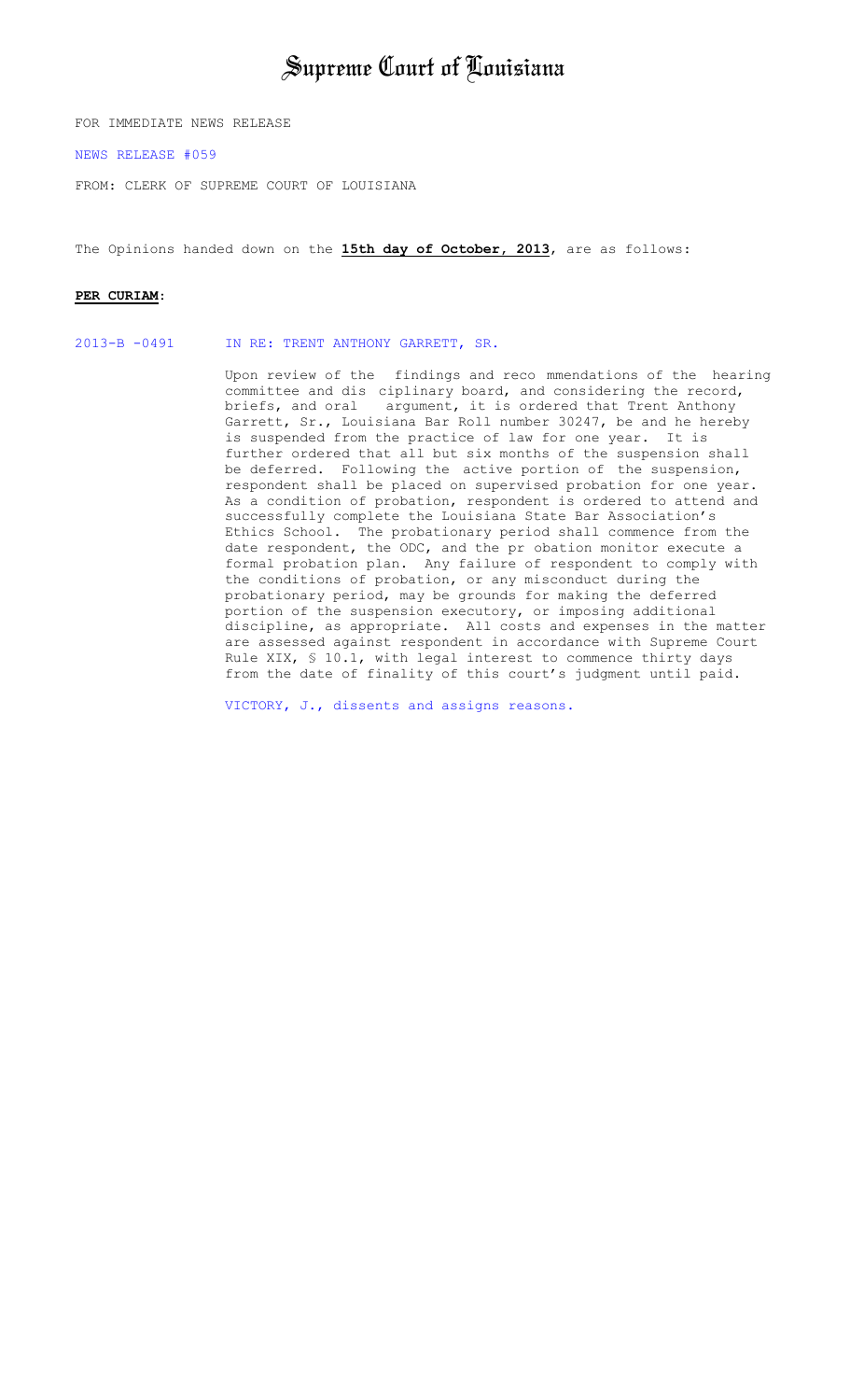#### <span id="page-1-0"></span>SUPREME COURT OF LOUISIANA

#### NO. 13-B-0491

### IN RE: TRENT ANTHONY GARRETT, SR.

#### ATTORNEY DISCIPLINARY PROCEEDINGS

### PER CURIAM

 This disciplinary matter arises from formal charges filed by the Office of Disciplinary Counsel ("ODC") against respondent, Trent Anthony Garrett, Sr., an attorney licensed to practice law in Louisiana.

#### **UNDERLYING FACTS**

#### *Count I – The Honoré Matter*

 Lori Honoré retained respondent to represent her in a personal injury matter arising out of an August 22, 2007 automobile accident. Respondent believed that he had timely filed the petition for damages by fax prior to midnight on Friday, August 22, 2008, the last day of the one-year prescriptive period. However, the fax confirmation from the clerk of court's office indicates the pleading was not sent until 12:20 a.m. on Saturday, August 23, 2008. In June 2009, the trial court granted the defendant's exception of prescription and dismissed the suit with prejudice. Respondent then filed a motion for new trial on Ms. Honoré's behalf, but he failed to appear for the hearing and the motion was denied.

In February 2010, Ms. Honoré filed a complaint against respondent with the ODC. The ODC alleges that respondent did not cooperate in its investigation of the complaint and did not update his primary registration address with the Louisiana State Bar Association ("LSBA"). The ODC also alleges that respondent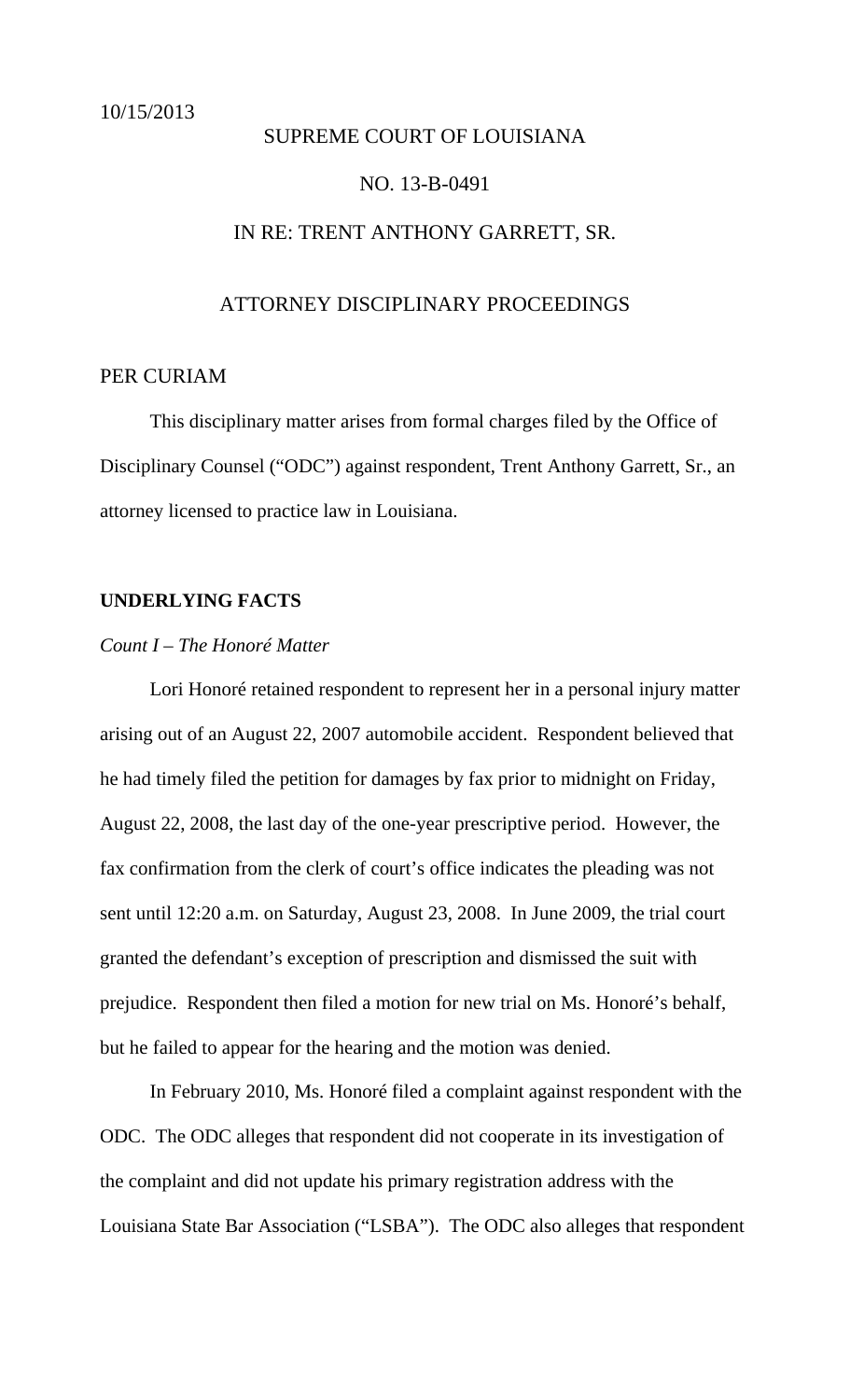failed to properly withdraw from Ms. Honoré's representation and failed to promptly return a complete copy of her file.

The ODC alleges that respondent's conduct violated the following provisions of the Rules of Professional Conduct: Rules 1.1(c) (failure to timely notify the LSBA of changes of address), 1.3 (a lawyer shall act with reasonable diligence and promptness in representing a client), 1.15(a) (safekeeping property of clients or third persons), 1.16(c)(d) (obligations upon termination of the representation), 3.2 (failure to expedite litigation), 8.1(b) (knowing failure to respond to a lawful demand for information from a disciplinary authority), 8.1(c) (failure to cooperate in a disciplinary investigation), and 8.4(a) (violation of the Rules of Professional Conduct).

#### *Count II – The Failure to Cooperate Matter*

 Respondent failed to respond in writing to a disciplinary complaint filed against him, necessitating the issuance of a subpoena for his sworn statement on April 6, 2011. The ODC's investigator was unable to serve respondent with the subpoena despite several attempts to do so.

The ODC alleges that respondent's conduct violated the following provisions of the Rules of Professional Conduct: Rules 8.1(b), 8.1(c), and 8.4(a).

#### *Count III – The Child Support Matter*

 By way of background, respondent and his wife, Mary Walker, were divorced prior to his attending law school. In June 1999, as part of the divorce proceeding, respondent was ordered to pay \$150 per month in child support to Ms. Walker.

Respondent enrolled in law school in 2001 and graduated in 2004. In January 2004, respondent submitted a Request for Preparation of Character Report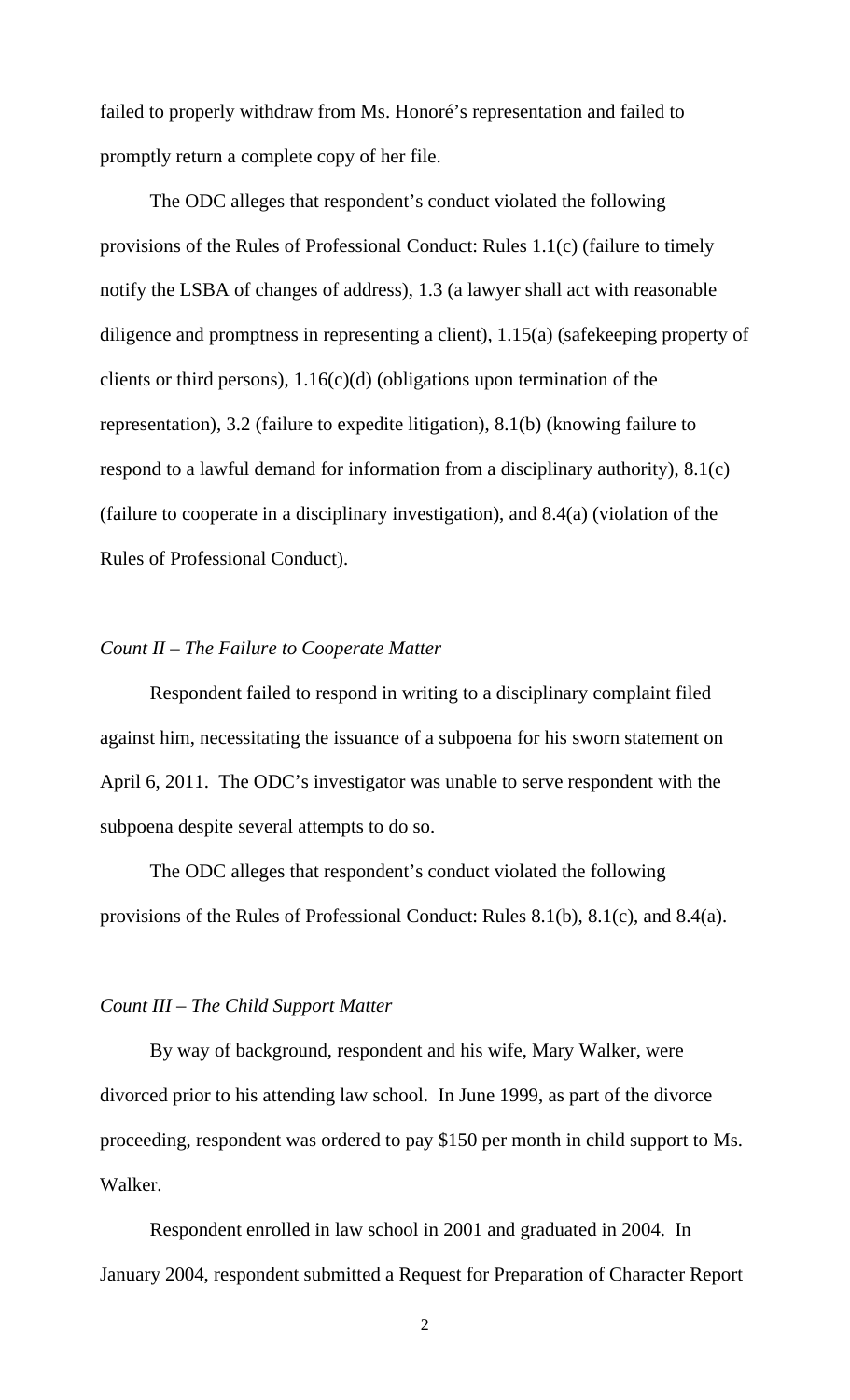to the National Conference of Bar Examiners ("NCBE") in conjunction with his application for admission to the Louisiana bar. Respondent disclosed continuing child support obligations on his NCBE application, but he did not specifically disclose that his child support obligation to Ms. Walker was in arrears in the amount of \$8,400 at that time.<sup>1</sup>

 In December 2010, Ms. Walker filed a complaint against respondent with the ODC. The ODC sent notice of the complaint to respondent's primary and secondary registration addresses via certified mail, but the notices were returned marked "unclaimed" and "attempted not known," respectively. The ODC's staff investigator ultimately served respondent with the complaint on April 12, 2011.

The ODC alleges that respondent's conduct violated the following provisions of the Rules of Professional Conduct: Rules 1.1(c), 8.1(a) (knowingly making a false statement of material fact in connection with a disciplinary matter or bar admission matter or application), 8.1(b), 8.1(c), and 8.4(a).<sup>2</sup>

#### **DISCIPLINARY PROCEEDINGS**

In September 2011, the ODC filed three counts of formal charges against respondent as set forth above. Respondent answered the formal charges, admitting to specific background facts but denying any misconduct. This matter then proceeded to a formal hearing on the merits.

#### *Hearing Committee Report*

l

 After considering the testimony and evidence presented at the hearing, the hearing committee made factual findings, including the following:

<sup>&</sup>lt;sup>1</sup> On April 13, 2006, when respondent was admitted to the Louisiana bar, his child support obligation to Ms. Walker was in arrears in the amount of \$12,300. The arrearage was subsequently satisfied through garnishment proceedings.

 $2^2$  The ODC did not charge respondent with violating a court order relating to child support.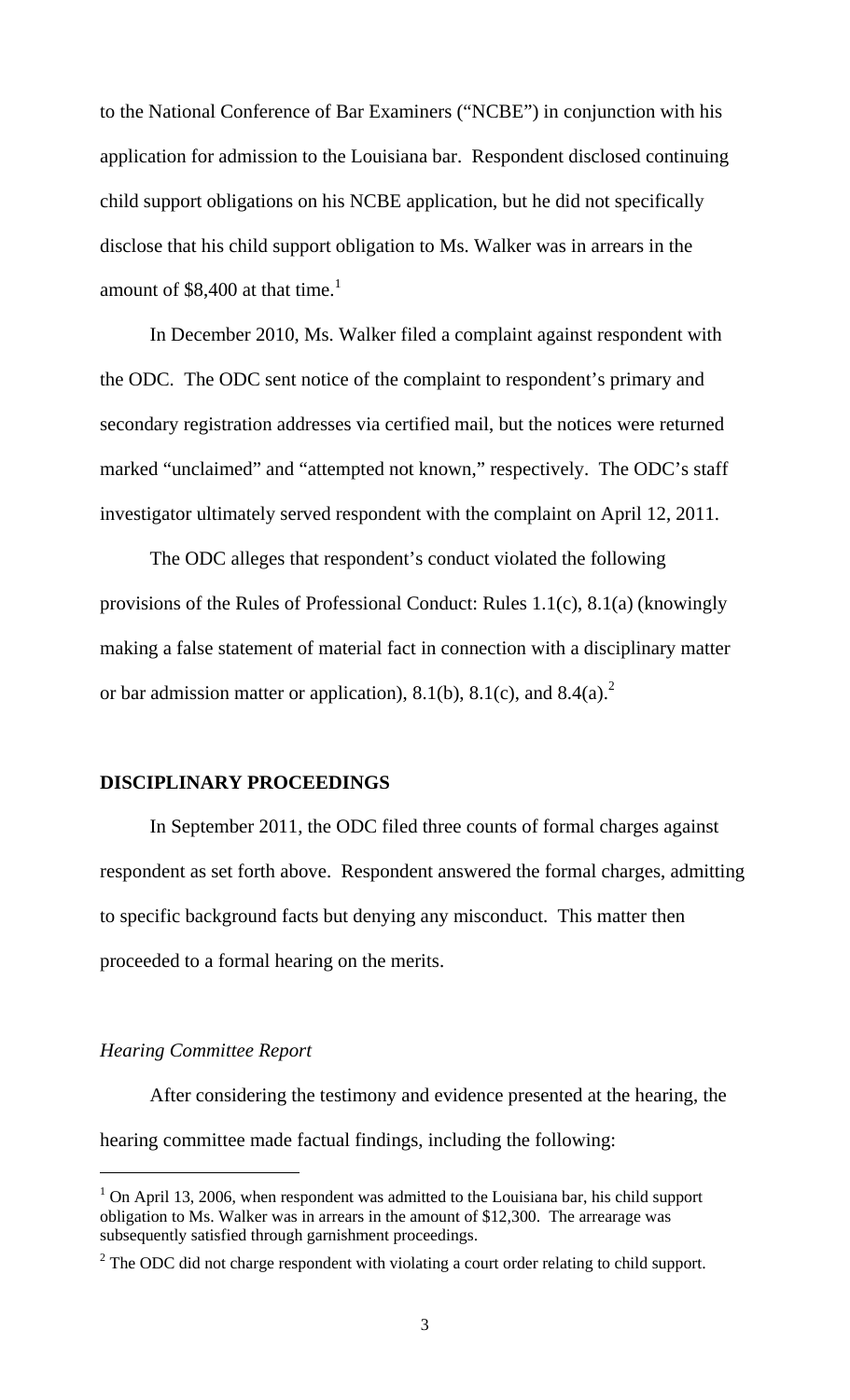The Honoré Matter – Respondent did not timely file Ms. Honoré's petition for damages, as the fax confirmation from the clerk of court's office indicates the pleading was sent at 12:20 a.m. on the day after prescription ran. Respondent explained that he had been in negotiations with the insurance adjuster to settle Ms. Honoré's claim, but when he was unable to confirm that a settlement agreement was in place, he filed suit. Respondent testified that he started trying to fax the petition to the clerk of court at 11:30 p.m. on the last day of the prescriptive period and that he had a fax confirmation sheet indicating a 12:02 a.m. time stamp on it. He also stated that the clerk's office acknowledged that their fax machine had not been calibrated recently and that the time stamp may have been off by several minutes. However, there is no documentary evidence to support these claims. Respondent did not produce any record of fax attempts made from his machine or the fax confirmation sheet or any information from the clerk of court to call into question the time or date Ms. Honoré's petition was filed.

With regard to the issue of respondent's address and his alleged failure to cooperate, the committee noted that for a period of time, respondent used the address of his former mother-in-law's residence, which is located next door to his home in Lafayette, as his primary registration address. Although he was unable to live in his home and did not have the means or a system in place to obtain his mail from that location, respondent indicated that this address was the best or only home address he had available.<sup>3</sup> According to the committee, this "was not a good decision." However, the record indicates that respondent updated his secondary registration address at least five times with various work addresses as his employment and physical office addresses changed. The ODC's staff investigator testified that the ODC did have respondent's work information and that respondent

 $\overline{a}$ 

 $3$  Respondent testified that a tree damaged his home, resulting in water and mold damage to the residence and rendering it uninhabitable. After he lost his home, respondent slept at his office and lived out of his car because he had nowhere else to go.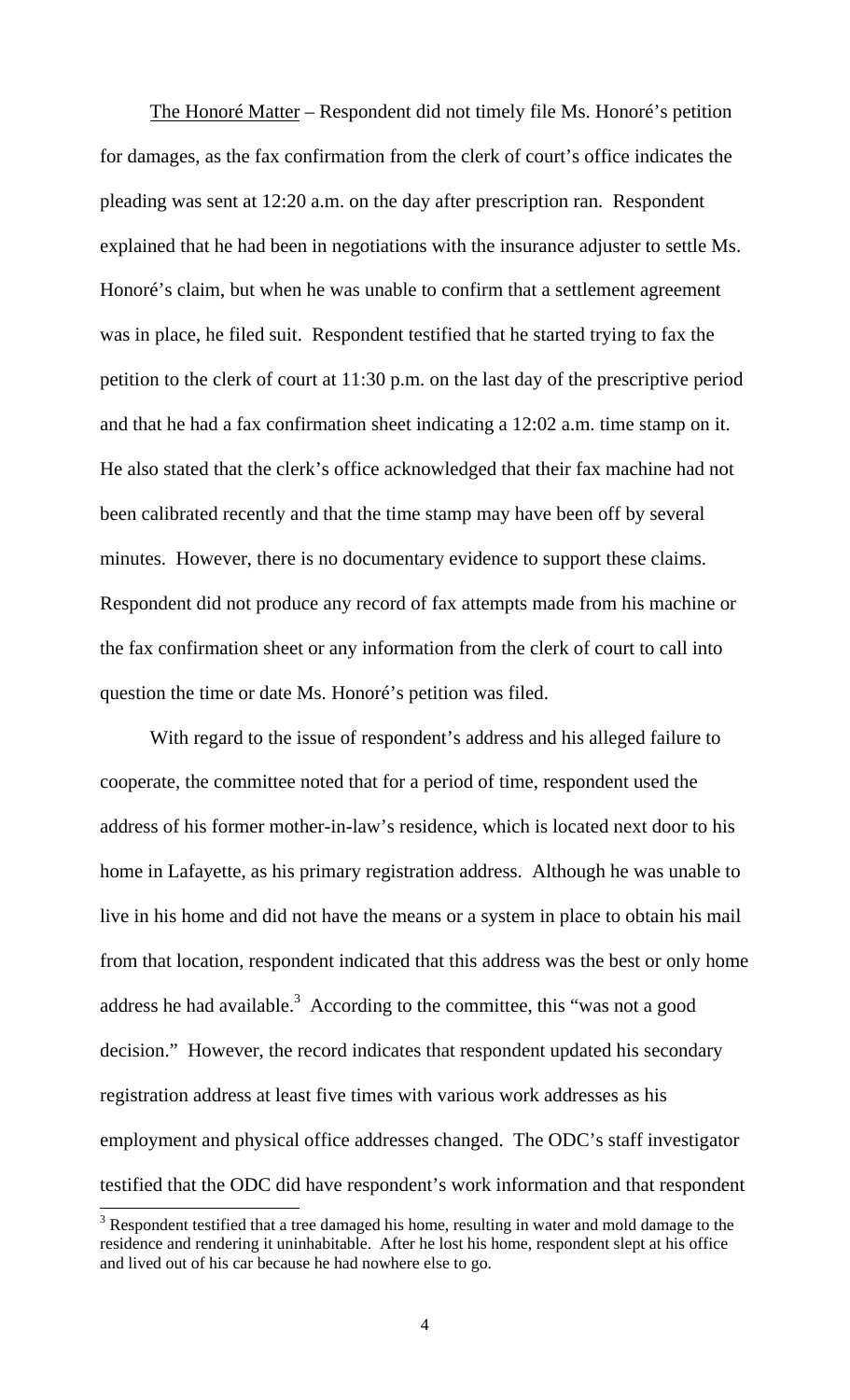did receive some of the information that was sent to his work addresses. Respondent testified about having problems with his office staffing and/or receiving his mail, but the committee determined that those issues cannot completely explain the numerous problems the ODC had in serving him at the addresses he provided. The committee also pointed out that when respondent did receive notices, he did not always respond timely and within applicable delays.

The Failure to Cooperate Matter – This count of the formal charges encompasses only respondent's failure to cooperate in a disciplinary investigation; the underlying complaint is not at issue. The committee agreed that the ODC's allegations regarding its difficulty in serving respondent and his resulting failure to cooperate are supported by the evidence presented at the hearing.

The Child Support Matter – The committee found that respondent was not making his child support payments and that he was in arrears dating back to the 1990's. Respondent stated that he was unaware he was in arrears when he signed his application to the Louisiana bar in 2004, but the committee found this testimony not to be credible in light of respondent's admission that his wages and a tax refund had been garnished to satisfy a child support order. The committee noted that a garnishment proceeding means a debt is owed, and respondent failed to acknowledge this debt on his bar application. The evidence presented also confirms the ODC's unsuccessful attempts to contact and serve respondent at his primary and secondary addresses.

Based on these factual findings, the committee determined that respondent violated Rules 1.1(c), 1.3, 1.15(a), 1.16(c)(d), 3.2, 8.1(a), 8.1(b), 8.1(c), and 8.4(a) of the Rules of Professional Conduct.

The committee did not discuss in its report the duties violated by respondent, his mental state, or the injury caused. The committee made no findings with respect to aggravating factors, but did find the absence of a prior disciplinary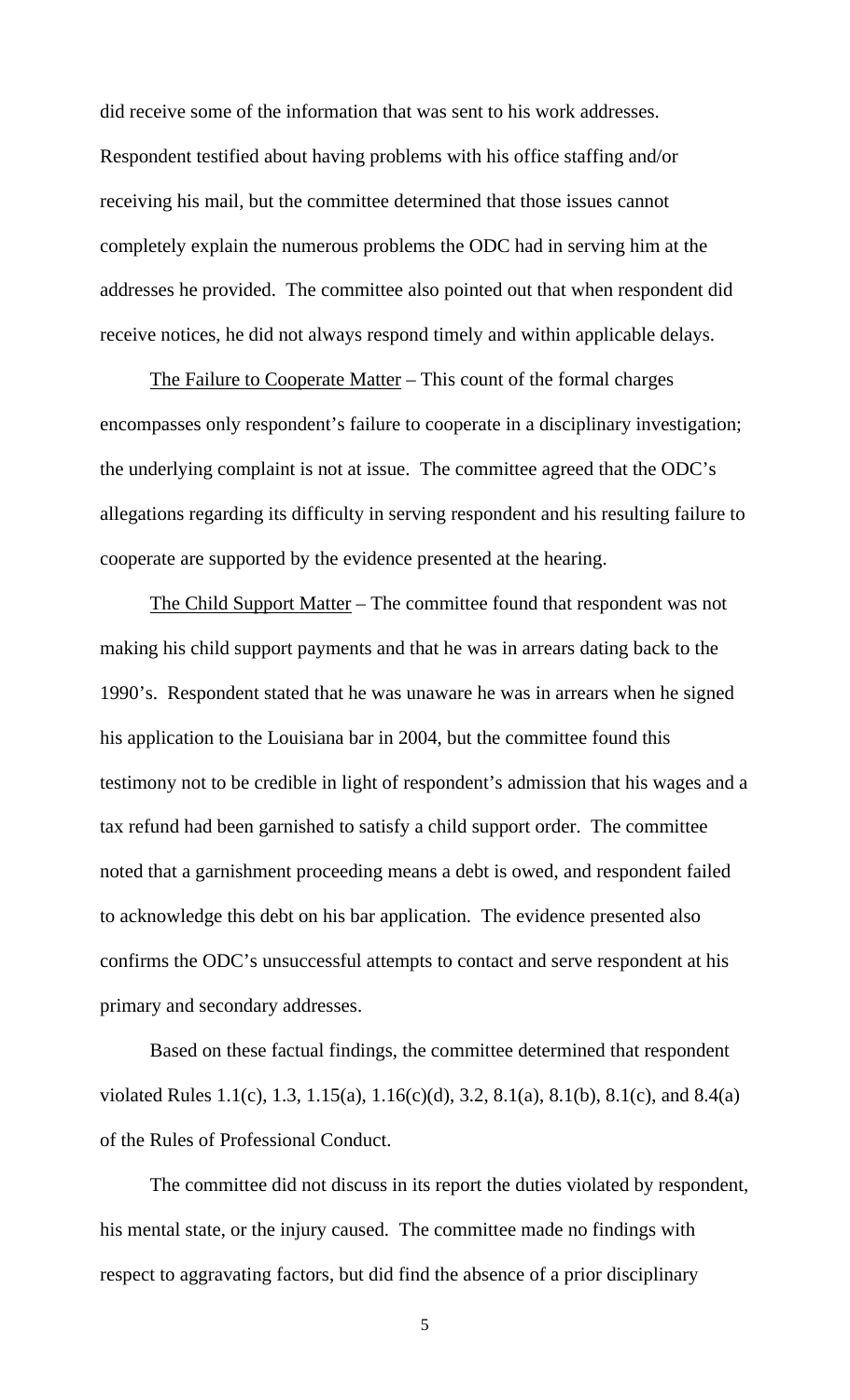record in mitigation. The committee also noted as a mitigating factor "respondent's continuing effort to keep his current work address updated, the apparent lack of a better home address than the Lafayette address he listed with the Bar, his testimony regarding the tree and water damage to his home, [and] the difficulties with a permanent living situation."

Based on the ABA's *Standards for Imposing Lawyer Sanctions*, as well as the jurisprudence cited by the ODC, the committee recommended that respondent be suspended from the practice of law for three years, with all but one year and one day deferred, followed by a period of probation with conditions.

Respondent filed an objection to the hearing committee's report and recommendation.

### *Disciplinary Board Recommendation*

 After review, the disciplinary board determined the hearing committee's factual findings are supported by the record and are not manifestly erroneous. The board also agreed that the committee correctly applied the Rules of Professional Conduct, except that the board found respondent's failure to promptly return Ms. Honoré's file is not a violation of Rule 1.15(a) but is more appropriately addressed under Rule  $1.16(d)$ .<sup>4</sup>

The board determined that respondent violated duties owed to his client, the legal system, and the legal profession. His actions were negligent in some respects and knowing in other respects, resulting in actual injury to his client. Respondent failed to abide by the legal rules of substance and procedure that affect the administration of justice and failed to uphold the high standards of conduct

<sup>&</sup>lt;sup>4</sup> The board also found that respondent neglected the underlying legal matter in the Failure to Cooperate count; however, the ODC specifically did not charge respondent with any misconduct other than failing to cooperate in a disciplinary investigation.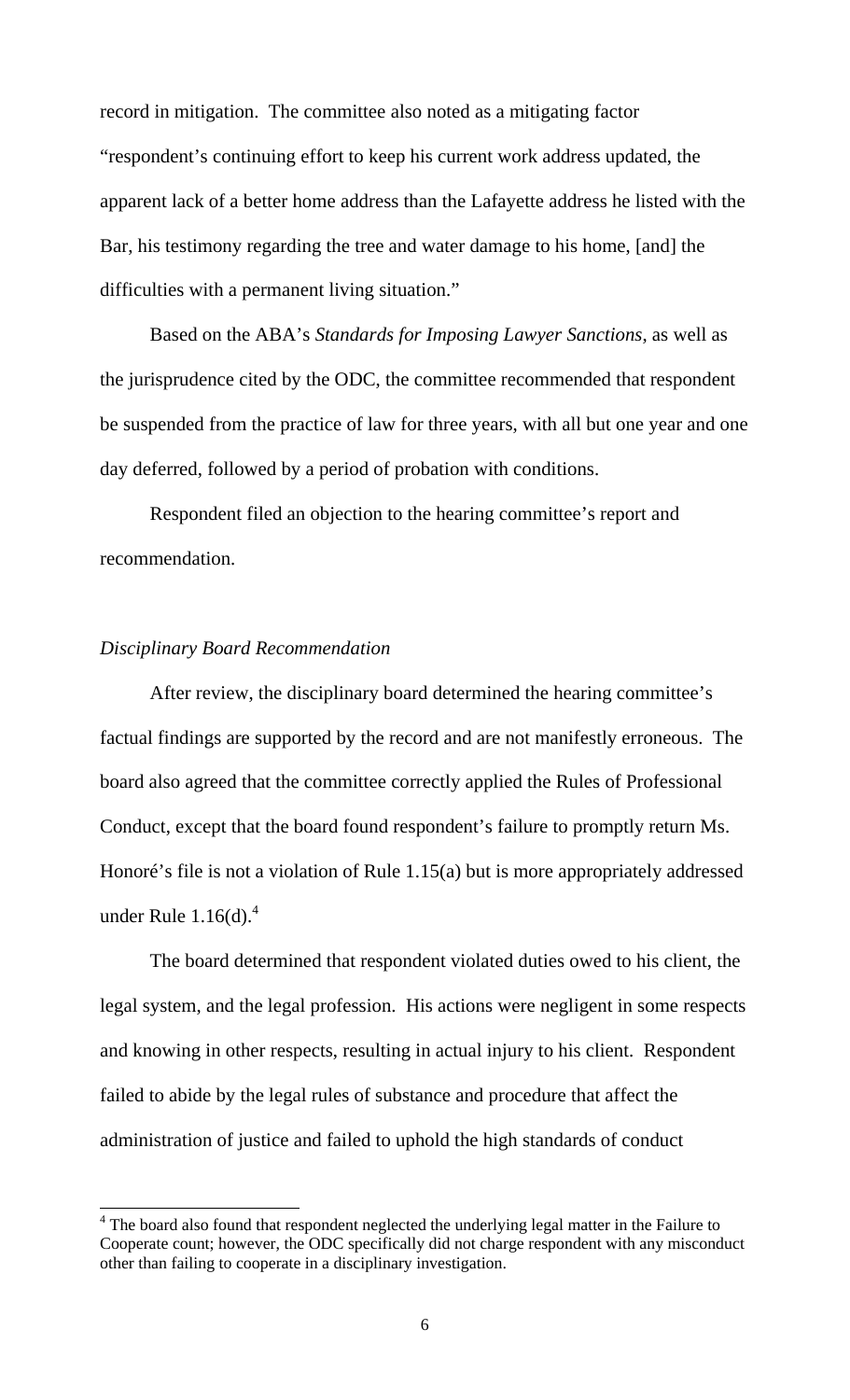expected of members of the bar. Citing the ABA's *Standards for Imposing Lawyer Sanctions*, the board determined the applicable baseline sanction is suspension.

The board stated that the record does not support the finding of any aggravating factors, but noted that respondent did engage in a pattern of misconduct. The board found the following mitigating factors are present: absence of a prior disciplinary record and personal or emotional problems.

Based on these findings, and considering the compelling mitigating factors present, the board recommended that respondent be suspended from the practice of law for three years, with all but one year and one day deferred.<sup>5</sup> The board also recommended that respondent be assessed with the costs and expenses of this proceeding.

 Respondent filed an objection to the disciplinary board's report and recommendation. Accordingly, the case was docketed for oral argument pursuant to Supreme Court Rule XIX, § 11(G)(1)(b).

#### **DISCUSSION**

 Bar disciplinary matters fall within the original jurisdiction of this court. La. Const. art. V, § 5(B). Consequently, we act as triers of fact and conduct an independent review of the record to determine whether the alleged misconduct has been proven by clear and convincing evidence. *In re: Banks*, 09-1212 (La. 10/2/09), 18 So. 3d 57. While we are not bound in any way by the findings and recommendations of the hearing committee and disciplinary board, we have held the manifest error standard is applicable to the committee's factual findings. *See* 

<sup>&</sup>lt;sup>5</sup>The board rejected the committee's recommendation of probation with conditions, recognizing that the court has typically declined to impose probationary periods or conditions in cases in which the sanction will require application for and reinstatement to the practice of law. *See In re: Welcome*, 02-2662 (La. 1/24/03), 840 So. 2d 519 (imposing an eighteen-month suspension from the practice of law, but declining to impose a two-year period of supervised probation with conditions because "such issues, along with any other relevant factors, may be addressed if and when respondent applies for reinstatement").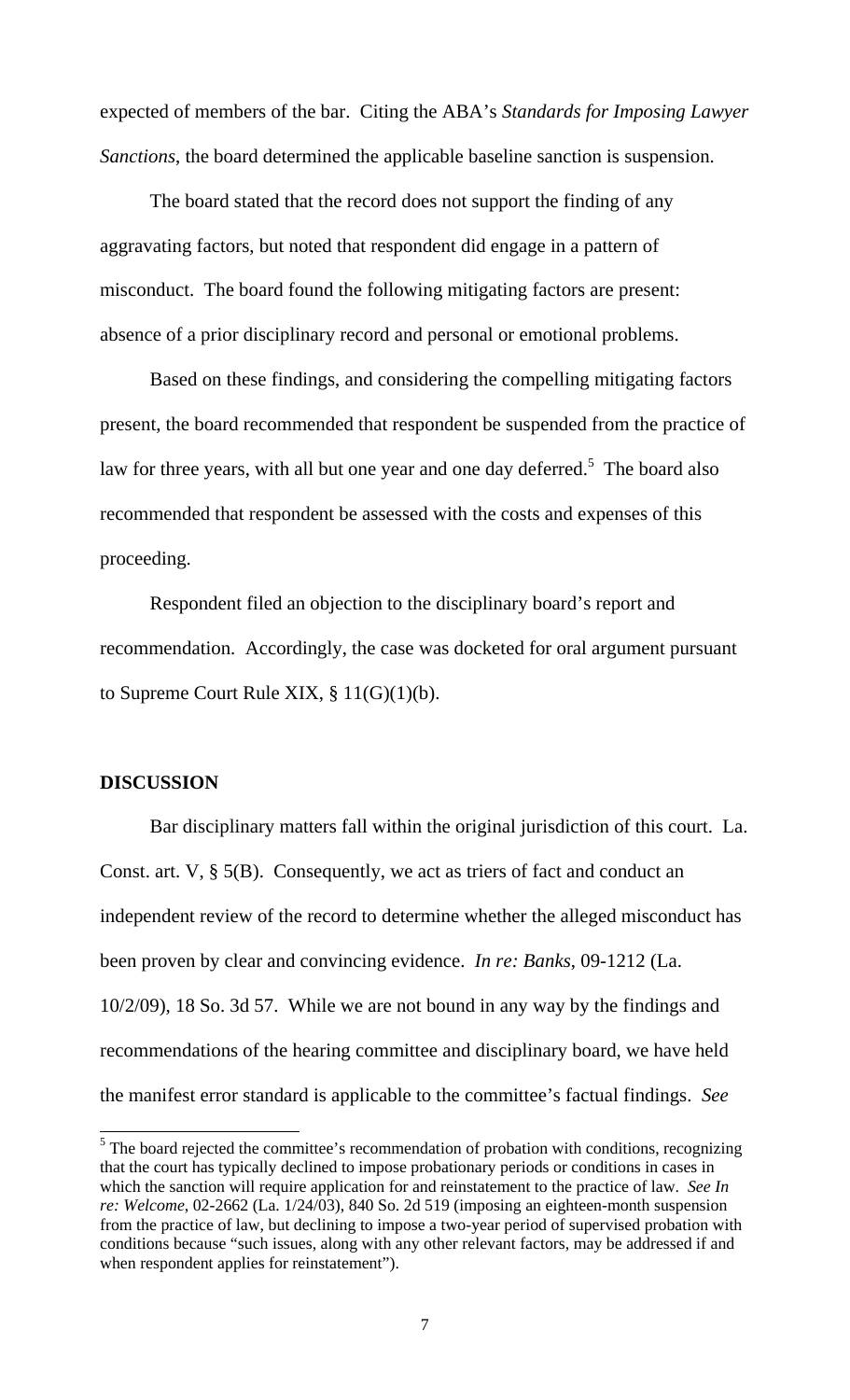*In re: Caulfield*, 96-1401 (La. 11/25/96), 683 So. 2d 714; *In re: Pardue*, 93-2865 (La. 3/11/94), 633 So. 2d 150.

We have carefully reviewed the record of this matter and find clear and convincing evidence that respondent neglected Ms. Honoré's personal injury case and failed to promptly return a complete copy of her file, failed to cooperate with the ODC in its investigation, and failed to specifically disclose his child support arrearages on his bar application. This misconduct amounts to violations of the following provisions of the Rules of Professional Conduct: Rules 1.3, 1.16(d), 8.1(a), and 8.1(c).

Having found evidence of professional misconduct, we now turn to a determination of the appropriate sanction for respondent's actions. In determining a sanction, we are mindful that disciplinary proceedings are designed to maintain high standards of conduct, protect the public, preserve the integrity of the profession, and deter future misconduct. *Louisiana State Bar Ass'n v. Reis*, 513 So. 2d 1173 (La. 1987). The discipline to be imposed depends upon the facts of each case and the seriousness of the offenses involved considered in light of any aggravating and mitigating circumstances. *Louisiana State Bar Ass'n v. Whittington*, 459 So. 2d 520 (La. 1984).

Respondent violated duties owed to his client, the legal system, and the legal profession. The record supports a finding that although respondent's conduct was negligent, actual harm resulted, at least in the case of Ms. Honoré, whose personal injury suit was dismissed with prejudice based upon the defendant's exception of prescription. The baseline sanction for respondent's misconduct is suspension. The record supports the mitigating factors found by the board, and furthermore that respondent was inexperienced in the practice of law at the time of the misconduct (admitted 2006). There are no aggravating factors present.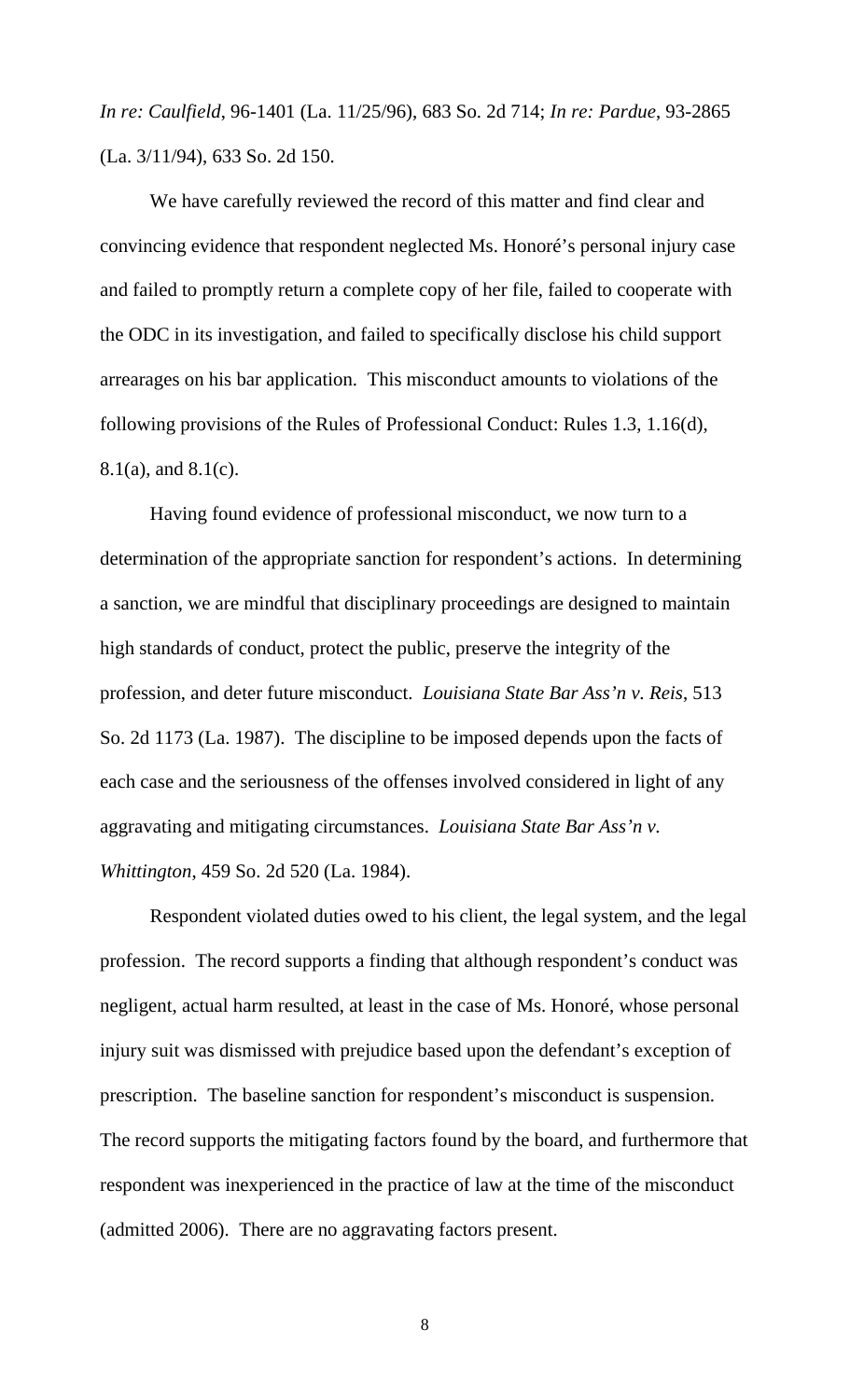Turning to the issue of an appropriate sanction, we find that the sanction requested by the ODC, and recommended by the hearing committee and the disciplinary board, is overly harsh. There is no evidence that respondent acted intentionally, and the mitigating circumstances present here are compelling. Accordingly, we will suspend respondent from the practice of law for one year, with all but six months deferred, subject to a one-year period of supervised probation with the requirement that he attend and successfully complete the LSBA's Ethics School program. We caution respondent that any violation of the conditions of probation, or any misconduct during the probationary period, may be grounds for making the deferred portion of the suspension executory, or imposing additional discipline, as appropriate.

#### **DECREE**

 Upon review of the findings and recommendations of the hearing committee and disciplinary board, and considering the record, briefs, and oral argument, it is ordered that Trent Anthony Garrett, Sr., Louisiana Bar Roll number 30247, be and he hereby is suspended from the practice of law for one year. It is further ordered that all but six months of the suspension shall be deferred. Following the active portion of the suspension, respondent shall be placed on supervised probation for one year. As a condition of probation, respondent is ordered to attend and successfully complete the Louisiana State Bar Association's Ethics School. The probationary period shall commence from the date respondent, the ODC, and the probation monitor execute a formal probation plan. Any failure of respondent to comply with the conditions of probation, or any misconduct during the probationary period, may be grounds for making the deferred portion of the suspension executory, or imposing additional discipline, as appropriate. All costs and expenses in the matter are assessed against respondent in accordance with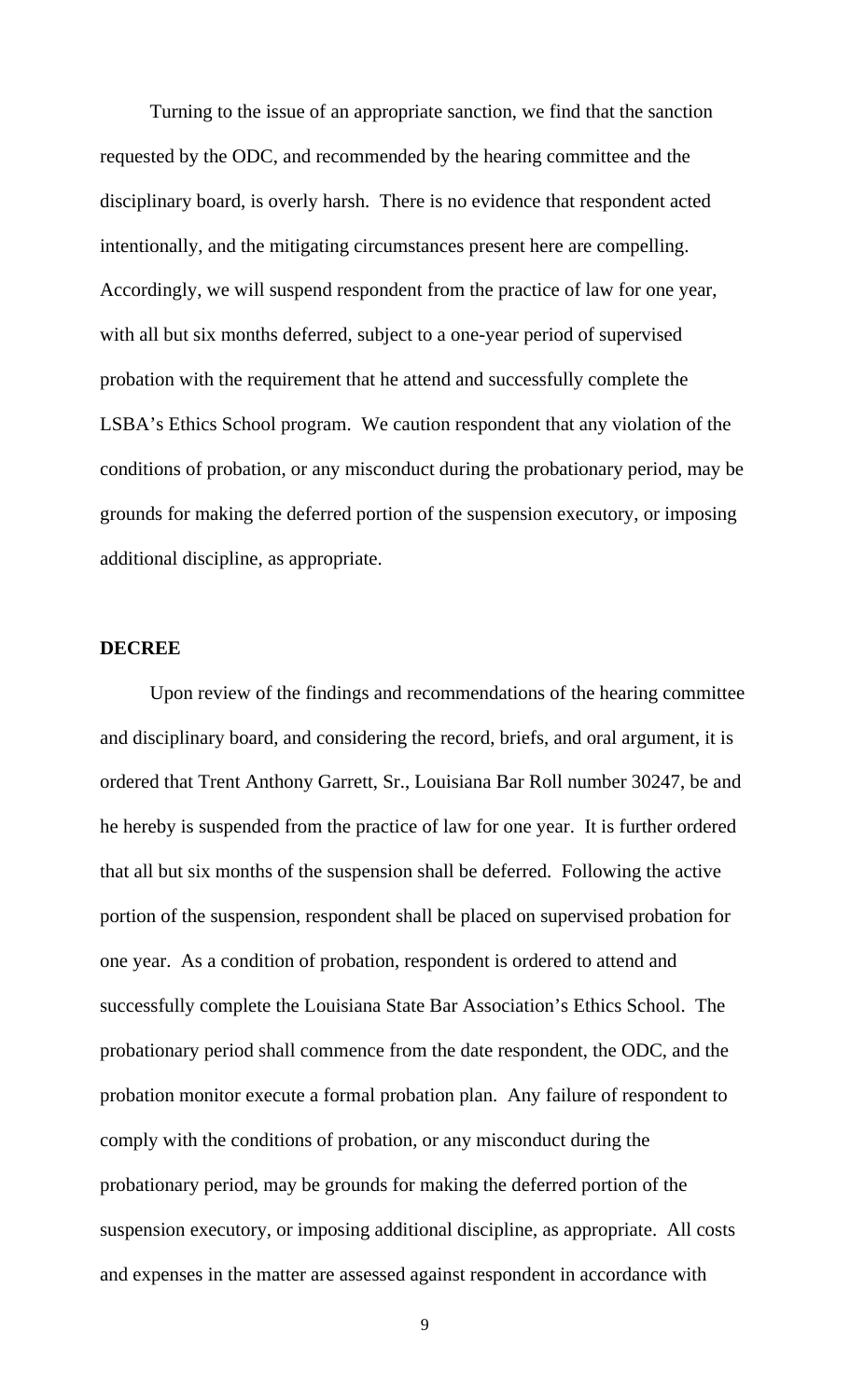Supreme Court Rule XIX, § 10.1, with legal interest to commence thirty days from the date of finality of this court's judgment until paid.